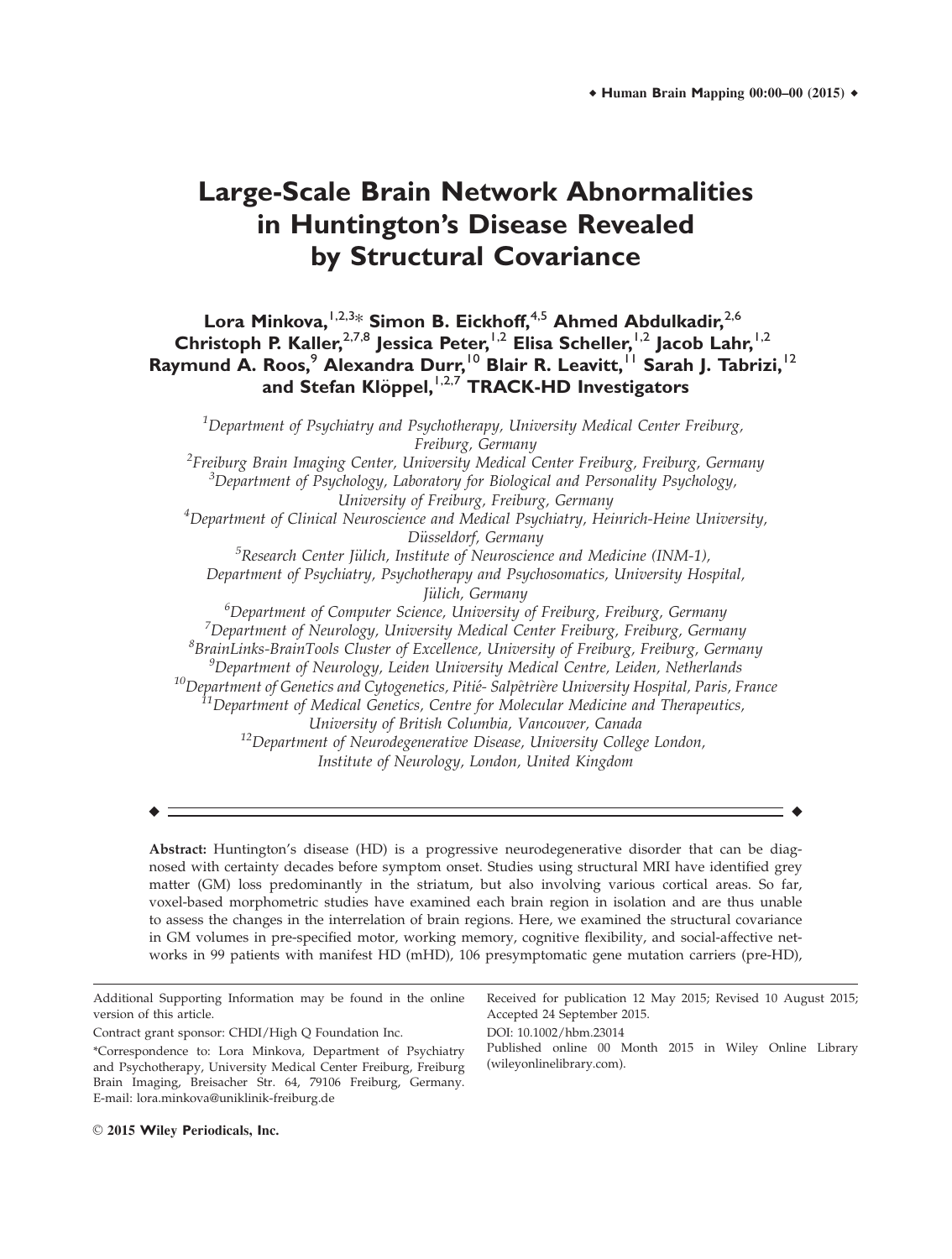and 108 healthy controls (HC). After correction for global differences in brain volume, we found that increased GM volume in one region was associated with increased GM volume in another. When statistically comparing the groups, no differences between HC and pre-HD were observed, but increased positive correlations were evident for mHD, relative to pre-HD and HC. These findings could be explained by a HD-related neuronal loss heterogeneously affecting the examined network at the pre-HD stage, which starts to dominate structural covariance globally at the manifest stage. Follow-up analyses identified structural connections between frontoparietal motor regions to be linearly modified by disease burden score (DBS). Moderator effects of disease load burden became significant at a DBS level typically associated with the onset of unequivocal HD motor signs. Together with existing findings from functional connectivity analyses, our data indicates a critical role of these frontoparietal regions for the onset of HD motor signs. Hum Brain Mapp 00:000–000, 2015.  $\circ$  2015 Wiley Periodicals, Inc.

Key words: Huntington's disease; structural covariance; MRI; grey matter volume; functional networks; Pearson's correlation

r r

# **INTRODUCTION**

Huntington's disease (HD) is a devastating genetic neurodegenerative disorder caused by a CAG repeat expansion in the gene coding for the huntingtin protein and is characterized by progressive deterioration of functioning in motor, cognitive, including working memory and executive control, and affective processing domains [Walker, 2007]. Advances in genetic testing offer the opportunity to reliably determine HD gene mutation carriership many years before the onset of first symptoms. A substantial body of research has confirmed the occurrence of neurodegenerative alterations in structural and functional brain networks in both preclinical HD (pre-HD) and early manifest HD (mHD) gene carriers, revealing a complex pattern of abnormalities affecting diverse subcortical and cortical regions.

Studies in both pre-HD and mHD using voxel-based morphometry (VBM), a mass-univariate whole-brain technique enabling the localization of brain volume changes, have consistently reported reductions in grey matter volume not only in the striatum, a key region affected in HD, but also in various other subcortical and cortical areas [Dogan et al., 2013; Scahill et al., 2011]. VBM and cortical thickness analyses have already identified structural changes in well-established functional cortico-striatal networks implicated in working memory, motor control, cognitive flexibility, and affective processing. Specifically, working memory is among the first cognitive domains to be affected and dysfunctions are characterized by reduced connectivity in frontostriatal and frontoparietal networks in mHD [Wolf et al., 2008a, 2008b], as well as by volume loss in anterior cingulate cortex, parietal lobe, and striatum [Rosas et al., 2008; Tabrizi et al., 2009]. Also, deficits in executive functions, including motor control [Biglan et al., 2009; Klöppel et al., 2009a], cognitive flexibility [Hanes et al., 1995; O'Rourke et al., 2011; Paulsen et al., 1995], and inhibitory control mechanisms [Georgiou-Karistianis et al., 2007, 2014; Klöppel et al., 2008; Rao et al., 2014], have been confirmed for both pre-HD and mHD and are possibly the

result of striatal atrophy, as well as of volume loss in prefrontal regions [Lawrence, 1998; Rosas et al., 2003]. Moreover, impairments in striatum, amygdala, pallidum, and insula [Henley et al., 2012; Thieben et al., 2002], all considered to be part of the limbic loop [Douaud et al., 2006], may account for the deficits in emotion recognition that are observed in pre-HD and mHD [Gray et al., 1997; Henley et al., 2012; Hennenlotter et al., 2004; Milders et al., 2003; Sprengelmeyer et al., 1996, 2006].

While VBM analysis provides whole-brain results for individual regions, it does not explicitly address the interrelation among different brain regions within the same network. In addition, standard implementations of VBM do not permit to compare the extent of structural damage afflicted to one node of a network with that of another node. These limitations render it difficult to evaluate if a network is homogenously affected. Analyses of structural covariance, on the other hand, focus on the covariation in structural markers, such as regional volume or cortical thickness, between different brain regions and thus offer more insights into their topographical organisation. Previous studies have demonstrated a structural-functional interplay between distinct anatomical regions that was subject to change due to experience-related plasticity effects [Draganski et al., 2006; Mechelli et al., 2004]. In healthy aging, brain regions sharing a common function have been shown to vary together in size [Alexander-Bloch et al., 2013; Li et al., 2013]. Such coordinated variations are possibly the result of mutually trophic influences (i.e. changes in axonal connections or blood supply) or experience-related plasticity effects [Mechelli et al., 2005], but could also result from disease-specific changes affecting the structural associations among regions [Seeley et al., 2009; Zhou et al., 2012; Zielinski et al., 2012].

In the present study, we sought to assess the nature of change in topology of pre-defined functional networks based on structural properties that occurred in individuals with and without the genetic mutation leading to HD. Focusing on motor control, working memory, cognitive flexibility, and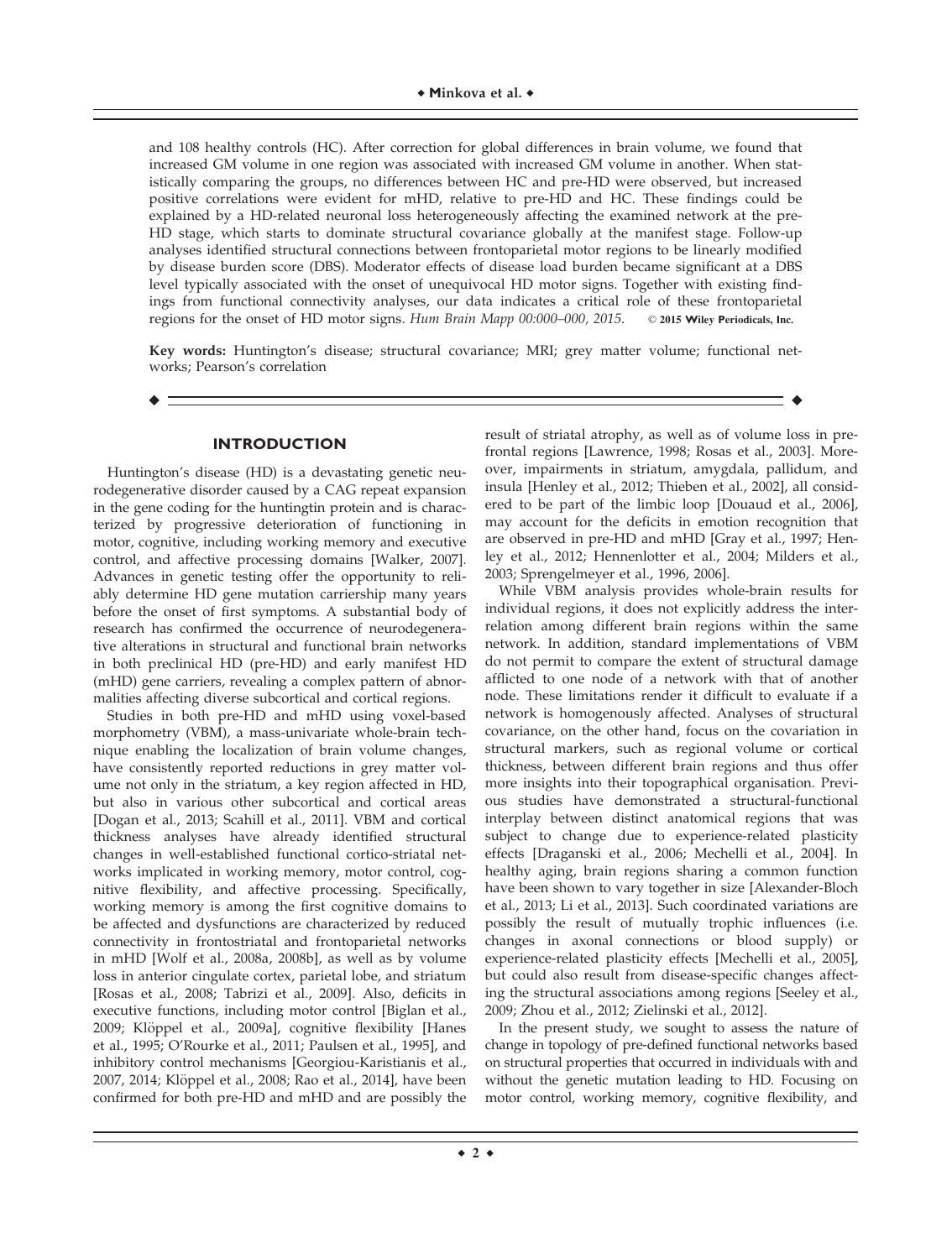|                                   | $HC (n = 108)$            | pre-HD $(n = 106)$       | mHD $(n = 99)$           |         |  |
|-----------------------------------|---------------------------|--------------------------|--------------------------|---------|--|
| Age (yrs)                         | $45.50 \pm 10.07$ (23:63) | $40.96 \pm 9.22$ (19:64) | $47.67 \pm 9.95$ (39:59) | < 0.001 |  |
| Gender $(F/M)$                    | 61/47                     | 57/49                    | 53/46                    | 0.892   |  |
| CAG length                        |                           | $43.11 \pm 5.93$         | $43.93 \pm 3.08$         | 0.036   |  |
| Disease burden score <sup>a</sup> |                           | $293.88 \pm 49.19$       | $377.80 \pm 74.05$       | < 0.001 |  |

**TABLE I. Group demographics of the Track-HD participants at baseline**

 $a<sup>a</sup>DBS = age \times (CAG length - 35.5)$  [Penney et al., 1997]. Values are given in means  $\pm$  SD (range), where applicable.

 $HC =$  healthy controls; pre-HD = presymptomatic HD; mHD = manifest HD;  $F =$  female;  $M =$  male; CAG = trinucleotide.

affective processing networks, functionally defined by coordinate-based, activation likelihood estimation (ALE) meta-analyses [Eickhoff et al., 2009, 2012; Turkeltaub et al., 2002], we here report combined VBM and structural covariance analyses of grey matter changes in the network-specific nodes. Significant structural loss in each node identified in the node-specific VBM analysis in the absence of changes in structural covariance will indicate a homogeneous disease effect on the whole network and thus complement existing studies on functional networks [Alexander-Bloch et al., 2013; Seeley et al., 2009]. To address this issue, we used moderation analysis [Hayes, 2013] to determine whether structural covariance in HD between two brain regions subserving the same function depends on, i.e. interacts with, the individuals' disease burden score [Penney et al., 1997]. We expect to identify differential HD-specific changes in structural covariance, expressed by an increased covariance across brain regions and networks in mHD individuals when neurodegeneration relatively homogeneously affects the whole group with manifest disease. In contrast, we predict to see a decreased covariance at an earlier stage when the disease effect is much more heterogeneous within and across pre-HD individuals.

## **MATERIALS AND METHODS**

### **Participants**

MRI data from 313 right-handed participants, acquired at four different sites (London, Paris, Vancouver, and Leiden) as part of the Track-HD multicentric study at baseline [Tabrizi et al., 2009], were included in this study. Each participant belonged to one of three groups: mHD patients with an early clinical manifestation of typical motor symptoms, pre-HD individuals without HD-typical symptoms but carrying the mutant huntingtin gene, and healthy controls (HC), who were age- and gender-matched to the combined HD gene carrier group (Table I). To control for environmental factors, HC were either gene-negative siblings of gene mutation carriers or were selected from the partners or spouses of individuals with HD. On average, HC were 5.3 years older than pre-HD, but 2.4 years younger than mHD. A detailed description of the cohort's demographics and clinical information is provided elsewhere [Tabrizi et al., 2009]. The study was approved by the local ethics committees and all participants gave a written

informed consent according to the Declaration of Helsinki before participation.

#### **MRI Acquisition**

Scanning was performed on a 3 T Siemens MAGNETOM TimTrio MR scanner in Paris and London and on a 3 T Philips Achieva MR scanner in Vancouver and Leiden, all using a 32 channel head coil. High-resolution three-dimensional T1 weighted structural scans were acquired for all participants with a magnetization-prepared rapid gradient echo (MP-RAGE) sequence for Siemens and fast-field echo (FFE) sequence for Philips and using standardized protocols with the following parameters for the two scanner types, respectively (Siemens/Philips):  $TR = 2,200$  ms/7.7 ms;  $TE = 2.2$  ms/ 3.5 ms; FA =  $10^{\circ}/8^{\circ}$ , FOV = 28 cm/24 cm, matrix size of 256  $\times$  $256 \times 208/224 \times 224 \times 164$ , and slice thickness of 1.1  $\times$  1.1  $\times$ 1.1 mm, without slice gap. Two T1-weighted scans were acquired for each participant and the one with the best quality was used for the analysis. Rigorous inspection of the image quality was conducted by IXICO, London, UK [\(http://www.](http://www.ixico.com) [ixico.com/](http://www.ixico.com)).

#### **MRI Data Preprocessing**

Structural MRI data preprocessing was performed using the VBM8 (r435) toolbox, [\(http://dbm.neuro.uni-jena.de/](http://dbm.neuro.uni-jena.de/vbm) [vbm/](http://dbm.neuro.uni-jena.de/vbm)) and SPM8 (Statistical Parametric Mapping, Welcome Trust Centre for Neuroimaging, [http://www.fil.ion.ucl.ac.](http://www.fil.ion.ucl.ac.uk/spm) [uk/spm](http://www.fil.ion.ucl.ac.uk/spm)), running on MATLAB R2014a (Mathworks, Natick, MA). The T1-weighted images were first segmented into grey matter (GM), white matter (WM), and cerebrospinal fluid (CSF) using the IXI550\_MNI152 template and the tissue probability map of the SPM8 Segment Toolbox based on the Unified Segmentation [Ashburner and Friston, 2005]. Subsequently, the high-dimensional DARTEL approach [Ashburner, 2007] was used to normalize the GM segments into MNI space. To correct for individual brain size and thus preserve the total amount of GM from the original images, the GM segments were modulated only for the nonlinear components of the deformations in standard space by multiplying each voxel with the Jacobian determinant derived from the spatial normalization [Ashburner and Friston, 2000]. Finally, the resulting nonlinear only modulated and normalized GM maps were smoothed with an isotropic Gaussian kernel of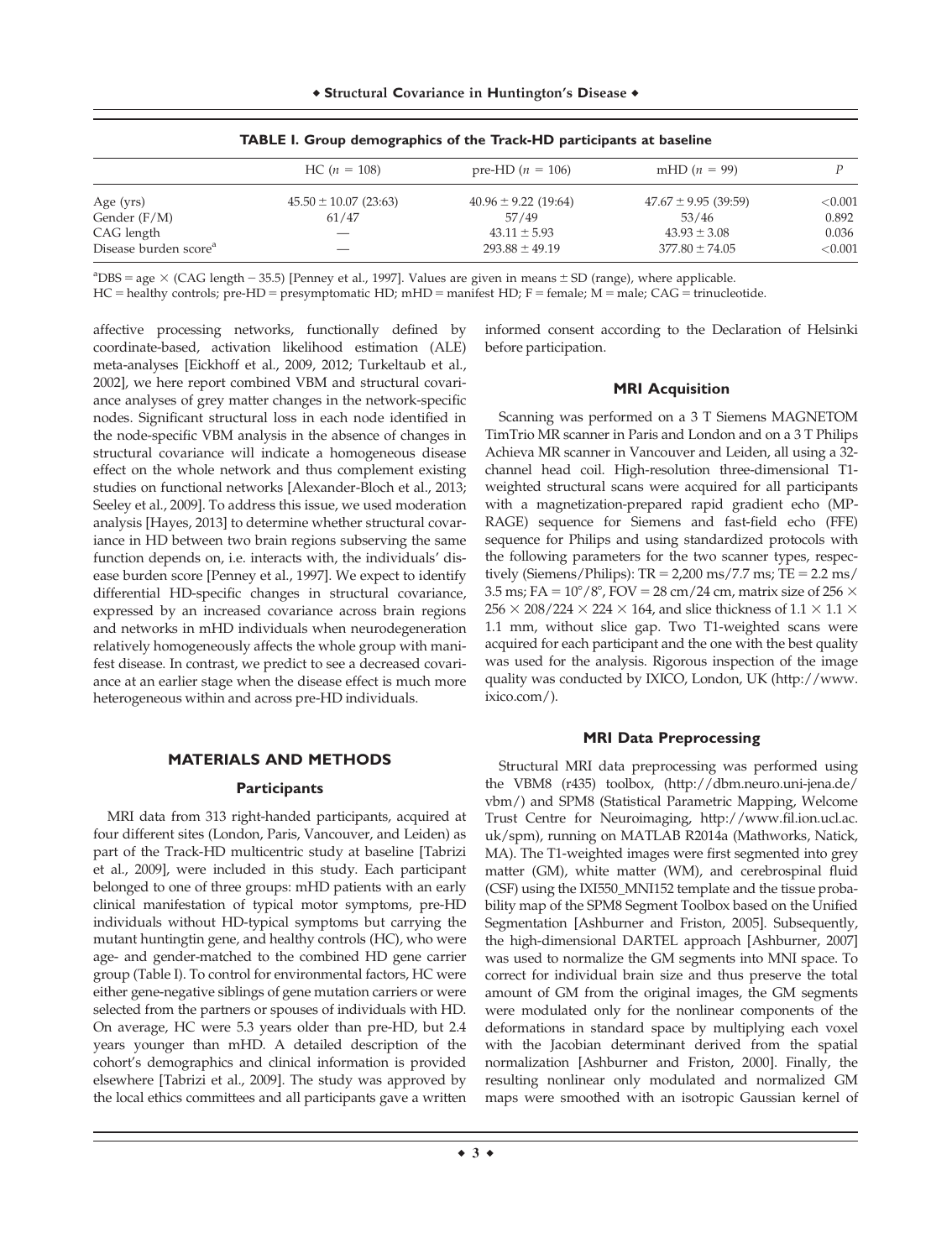10 mm FWHM to account for individual anatomical variations. Data were extracted from regions of interest (ROIs) as motivated below, using a sphere with a radius of 6 mm.

# **Network Selection**

Four large-scale networks, implicated in motor control, working memory, cognitive flexibility, and affective processing, which have repeatedly been shown to be affected in HD, were chosen for assessing patterns of covariance in GM volumes. For this purpose, ROIs were selected separately for each of the predefined cortico-striatal networks, based on previously published meta-analyses [Amft et al., 2014; Hardwick et al., 2013; Müller et al., 2014; Rottschy et al., 2012] and extracted using a 6-mm radius sphere and the coordinates of each ROI as a centre. Coordinate-based ALE meta-analyses [Eickhoff et al., 2009, 2012; Turkeltaub et al., 2002] allow for specifying voxels that are less sensitive to noise and are based on activations derived from a multitude of different, domainspecific neuroimaging studies. A summary of all ROIs and their coordinates is provided in Table II.

The motor network included the following voxels: bilateral primary motor cortex (M1), left supplementary motor area (SMA), right primary somatosensory cortex (S1), bilateral thalamus (Thal), bilateral dorsal premotor cortex (dPMC), bilateral putamen (Put), and bilateral superior parietal lobe (SPL) [Hardwick et al., 2013]. The following ROIs were selected for the core network active during working memory tasks: bilateral posterior medial frontal cortex (pMFC), left intraparietal gyrus (IPG), right intraparietal sulcus (IPS), bilateral anterior insula (IA), right middle frontal gyrus (MFG), and bilateral inferior frontal gyrus (IFG) divided into caudal lateral prefrontal cortex (IFG/ BA44), and rostral lateral prefrontal cortex (IFG/BA45) [Rottschy et al., 2012, 2013]. Additionally, regions involved in cognitive flexibility included the left supplementary motor area (SMA), bilateral anterior insula (AI), bilateral inferior frontal gyrus (IFG), right middle frontal gyrus  $(MFG)$ , and right inferior parietal cortex  $(IPC)$  [Müller et al., 2014]. Finally, the fourth large-scale network included the following regions involved in an extended social-affective default network: anterior cingulate cortex (ACC), subgenual cingulate cortex (SCC), dorso- and ventromedial prefrontal cortices (DMPFC, VMPFC), bilateral temporoparietal junction (TPJ), bilateral ventral striatum (vStr), bilateral amygdala (Amy), left precuneus (Prec), and left anterior middle temporal gyrus (aMTG) [Amft et al., 2014].

#### **Statistical Analysis**

Data from the individual smoothed, nonlinearly modulated and normalized GM maps were extracted from the specified ROIs using a sphere of 6 mm. Individual anatomical differences were accounted for by using a smoothing kernel of 10 mm FWHM. Linear regression analysis was performed on the resulting regional GM volumes to remove

the effects of age, gender, and imaging site and the residuals of the regression were used for further analyses. Total intracranial volume was not included as a covariate of no interest, as the nonlinearly modulated and normalized GM maps already included correction for individual brain sizes. To assess structural covariance, Pearson's correlation coefficients were computed for each ROI, thus resulting in an association matrix, separately for each network and group. Descriptive statistics and visual inspection were performed to ensure that correlations were not driven by single outliers.

Within-group effects were assessed by testing the significance of the correlation coefficients (r), i.e. the likelihood that the observed  $r$  values did not occur by chance, for each network and group separately. To test whether a correlation coefficient (r) was significantly different from zero within each group, we used a *t*-distribution with sample size  $n - 2$ degrees of freedom, using the following formula:

$$
t_{(n-2)} = \frac{r\sqrt{n-2}}{\sqrt{1-r^2}}
$$

where *r* is divided by the square root of  $1 - r^2$ , multiplied by the square root of the sample size  $n$  minus 2, which is approximately normally distributed with a mean of zero and a variance of  $n - 2$  [Kenny, 1987]. Bonferroni correction was used to account for the multiple comparisons.

In order to test for significant differences in correlations between the groups, Fisher's  $r$  to  $z$  transformations were performed and Bonferroni correction ( $P < 0.05$ ) was used to account for the number of networks and nodes per network. The structural covariance analysis was conducted using in-house MATLAB routines. Results were visualized using BrainNet Viewer [\(http://nitrc.org/projects/bnv\)](http://nitrc.org/projects/bnv) [Xia et al., 2013] and MATLAB.

Furthermore, a follow-up VBM-based ANCOVA analysis was used to assess the pair-wise between-group differences in GM volume for all nodes and networks for which groups differed in structural covariance. Age, gender, and site effects were adjusted for and the analysis was conducted in IBM SPSS Statistics 20.0 (IBM Corp., 2011). An additional whole-brain VBM analysis was conducted in SPM8, including the three groups HC, pre-HD, and mHD, as well as age, gender, and site as covariates of no interest. This whole-brain VBM analysis served to characterize the extent of structural changes in the current sample and as a comparison with existing studies but would not have been necessary for our network-specific interpretation. The results were visualized using the MRIcron software [\(www.](http://www.mccauslandcenter.sc.edu/mricro/mricron) [mccauslandcenter.sc.edu/mricro/mricron\)](http://www.mccauslandcenter.sc.edu/mricro/mricron).

Finally, while the main analyses relied on a categorical distinction of gene mutation carriers as either pre-HD or mHD, we used an additional moderation analysis, restricted to the HD gene mutation carriers only, to test whether disease burden score (DBS) [Penney et al., 1997] had a continuous modulatory role on the regional structural covariance identified in the between-group comparisons. Due to the exploratory nature of the moderation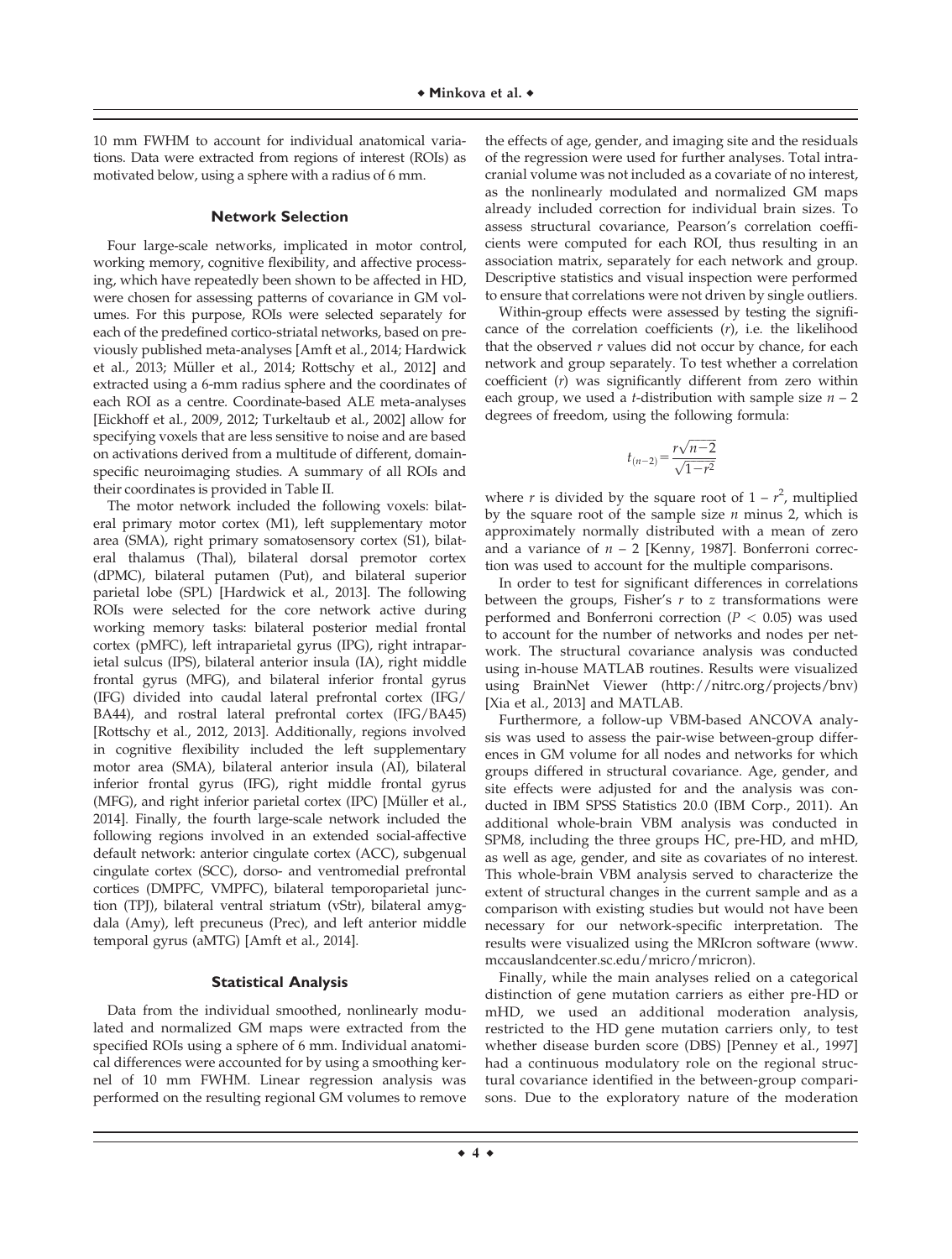|                                  |              |                   | MNI coords (mm)            |                |                  |
|----------------------------------|--------------|-------------------|----------------------------|----------------|------------------|
| Networks and regions             | Hemisphere   | Abbreviation      | $\boldsymbol{\mathcal{X}}$ | y              | $\boldsymbol{z}$ |
| Motor network                    |              |                   |                            |                |                  |
| Primary motor cortex             | L            | M1                | $-38$                      | 24             | 56               |
| Primary motor cortex             | $\mathbb{R}$ | M1                | 38                         | 24             | 56               |
| Supplementary motor area         | L            | <b>SMA</b>        | $-2$                       | 12             | 54               |
| Thalamus                         | L            | Thal              | $-12$                      | $-20$          | 10               |
| Thalamus                         | $\mathbb{R}$ | Thal              | 12                         | $-20$          | 10               |
| Primary somatosensory cortex     | $\mathbb{R}$ | S <sub>1</sub>    | 34                         | $-40$          | 54               |
| Dorsal premotor cortex           | L            | dPMC1             | $-26$                      | $\overline{4}$ | 62               |
| Dorsal premotor cortex           | L            | dPMC <sub>2</sub> | $-36$                      | $-14$          | 60               |
| Dorsal premotor cortex           | $\mathbb{R}$ | dPMC              | 38                         | 6              | 62               |
| Putamen                          | L            | Put               | $-26$                      | 4              | $\overline{2}$   |
| Putamen                          | $\mathbb{R}$ | Put               | 26                         | $\overline{4}$ | $\overline{2}$   |
| Superior parietal lobe           | L            | <b>SPL</b>        | $-30$                      | $-56$          | 64               |
| Superior parietal lobe           | $\mathbb{R}$ | <b>SPL</b>        | 44                         | $-48$          | 60               |
| Working memory network           |              |                   |                            |                |                  |
| Posterior medial frontal cortex  | L            | pMFC              | $\boldsymbol{0}$           | 14             | 52               |
| Posterior medial frontal cortex  | $\mathbb{R}$ | pMFC              | 6                          | 24             | 42               |
| Middle frontal gyrus             | $\mathbb{R}$ | <b>MFG</b>        | 34                         | 44             | 26               |
| Interior frontal gyrus (caudal)  | L            | IFG/BA45          | $-46$                      | 30             | 20               |
| Inferior frontal gyrus (rostral) | L            | IFG/BA44          | $-46$                      | 10             | 26               |
| Inferior frontal gyrus (rostral) | $\mathbb{R}$ | IFG/BA44          | 50                         | 16             | 26               |
| Anterior insula                  | L            | AI                | $-36$                      | 22             | $^{-2}$          |
| Anterior insula                  | $\mathbb{R}$ | AI                | 38                         | 24             | $\overline{4}$   |
| Intraparietal gyrus              | L            | <b>IPG</b>        | $-44$                      | $-40$          | 42               |
| Intraparietal sulcus             | $\mathbb{R}$ | <b>IPS</b>        | 30                         | $-60$          | 50               |
| Cognitive flexibility network    |              |                   |                            |                |                  |
| Supplementary motor area         | L            | <b>SMA</b>        | $-4$                       | 20             | 44               |
| Anterior insula                  | L            | AI                | $-34$                      | 22             | $^{-4}$          |
| Anterior insula                  | R            | AI                | 40                         | 22             | $-2$             |
| Inferior frontal gyrus           | L            | <b>IFG</b>        | $-48$                      | 8              | 30               |
| Inferior frontal gyrus           | $\mathbb R$  | <b>IFG</b>        | 50                         | 10             | 30               |
| Middle frontal gyrus             | $\mathbb{R}$ | <b>MFG</b>        | 40                         | 36             | 20               |
| Inferior parietal cortex         | $\mathbb{R}$ | <b>IPC</b>        | 44                         | $-44$          | 46               |
| Social-affective network         |              |                   |                            |                |                  |
| Anterior cingulate cortex        |              | ACC               | $\theta$                   | 38             | 10               |
| Subgenual cingulate cortex       | L            | <b>SCC</b>        | $-2$                       | 32             | $-8$             |
| Dorsomedial prefrontal cortex    | L            | <b>DMPFC</b>      | $-2$                       | 52             | 14               |
| Vetromedial prefrontal cortex    | L            | <b>VMPFC</b>      | $-2$                       | 50             | $-10$            |
| Temporoparietal junction         | L            | TPJ               | $-46$                      | $-66$          | 18               |
| Temporoparietal junction         | $\mathbb R$  | TPJ               | 50                         | $-60$          | 18               |
| Precuneus                        | L            | Prec              | $-2$                       | $-52$          | 26               |
| Ventral striatum                 | L            | vStr              | $-6$                       | 10             | $-8$             |
| Ventral striatum                 | $\mathbb R$  | vStr              | 6                          | 10             | 8                |
| Amygdala                         | L            | Amy               | $-24$                      | $-10$          | $-20$            |
| Amygdala                         | $\mathbb{R}$ | Amy               | 24                         | $-8$           | $-22$            |
| Anterior middle temporal gyrus   | L            | aMFG              | $-54$                      | $-10$          | $-20$            |

# **TABLE II. Regions of interest included in the analyses**

analysis, the association was repeated with each ROI included once as a dependent and once as an independent variable. This was to ensure that the moderation (i.e. interaction) effects of DBS were present for each of the two regions included in the model. Age, gender, and site were included as covariates. Analyses were conducted in SPSS using the PROCESS 2.12 macro [Hayes, 2013]. Significant interactions were probed using the Johnson-Neyman technique [Bauer and Curran, 2005; Johnson and Fay, 1950; Johnson and Neyman, 1936], which identified the range of DBS with significant interactions by giving the regions of significance and confidence bands for the conditional relation between two ROIs as a function of DBS.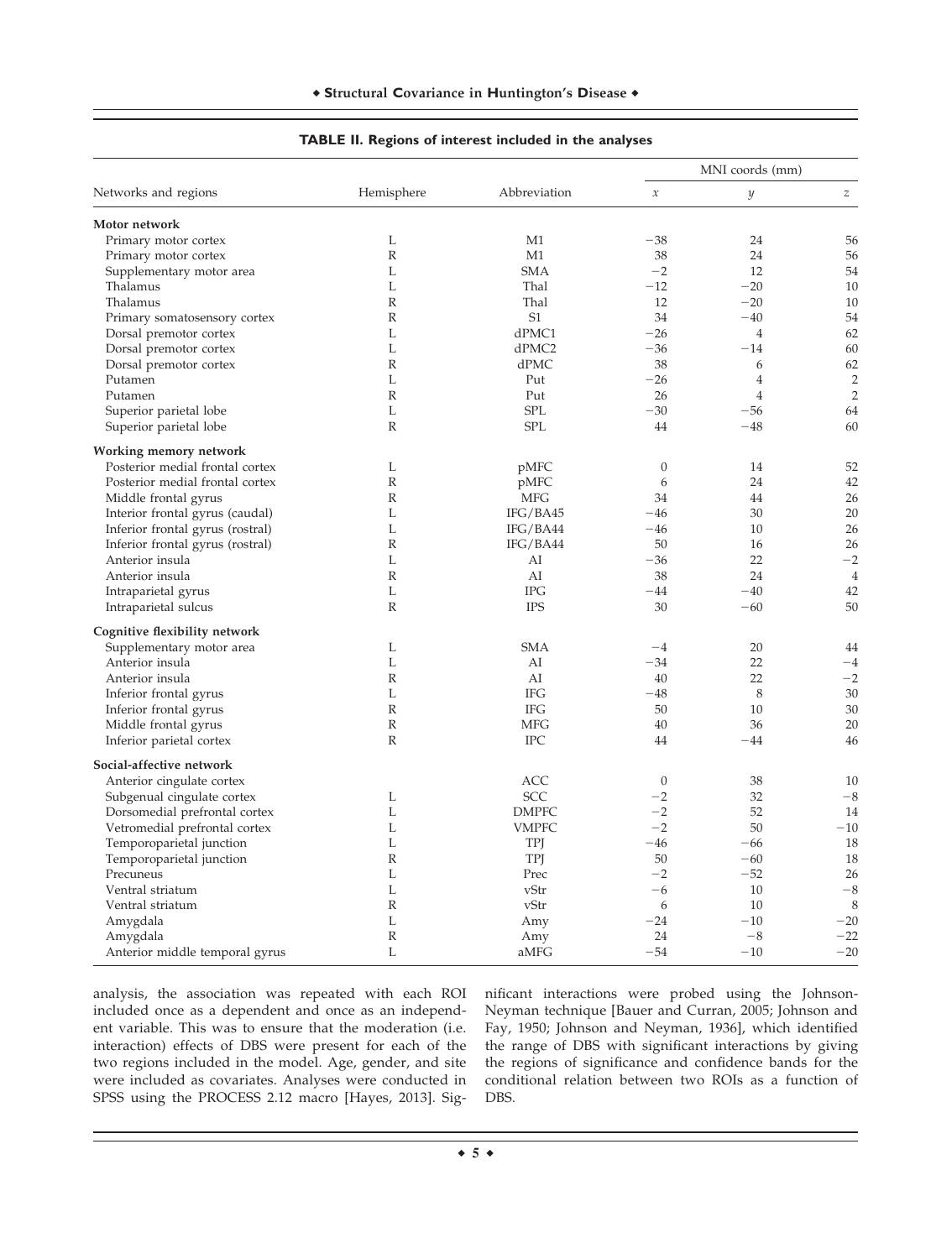



Structural covariance: within-group effects Each subplot depicts a different network for each group with a visualization of the involved anatomy. Only positive correlations (green) were found significant ( $P < 0.05$ ), as shown in the figure.  $HC =$  healthy controls; pre-HD = presymptomatic HD; mHD = manifest HD;  $SMA = supplementary motor area; dPMC = dorsal premotor$ cortex;  $MI = primary$  motor cortex;  $SPL = superior$  parietal lobe;  $SI = primary$  somatosensory cortex; Thal = thalamus; Put  $=$  putamen;  $pMFC = posterior$  medial frontal cortex;  $IPG =$  intraparietal gyrus;  $IPS =$  intraparietal sulcus;  $AI =$  anterior

insula; IFG = inferior frontal gyrus; IFG/BA45 = inferior frontal gyrus (caudal);  $IFG/BA44 = inferior frontal gyrus (rostral);$  $MFG = middle$  frontal gyrus;  $IPC = inferior$  parietal cortex;  $ACC = anterior$  cingulate cortex;  $SCC =$ ; Prec = precuneus;  $TPJ$  = tempo-parietal junction; Amy = amygdala; aMFG = anterior middle frontal gyrus;  $vStr =$  ventral striatum; DMPFC = dorso $m$ edial prefrontal cortex;  $V$ MPFC = ventromedial prefrontal cortex. [Color figure can be viewed in the online issue, which is available at [wileyonlinelibrary.com](http://wileyonlinelibrary.com).]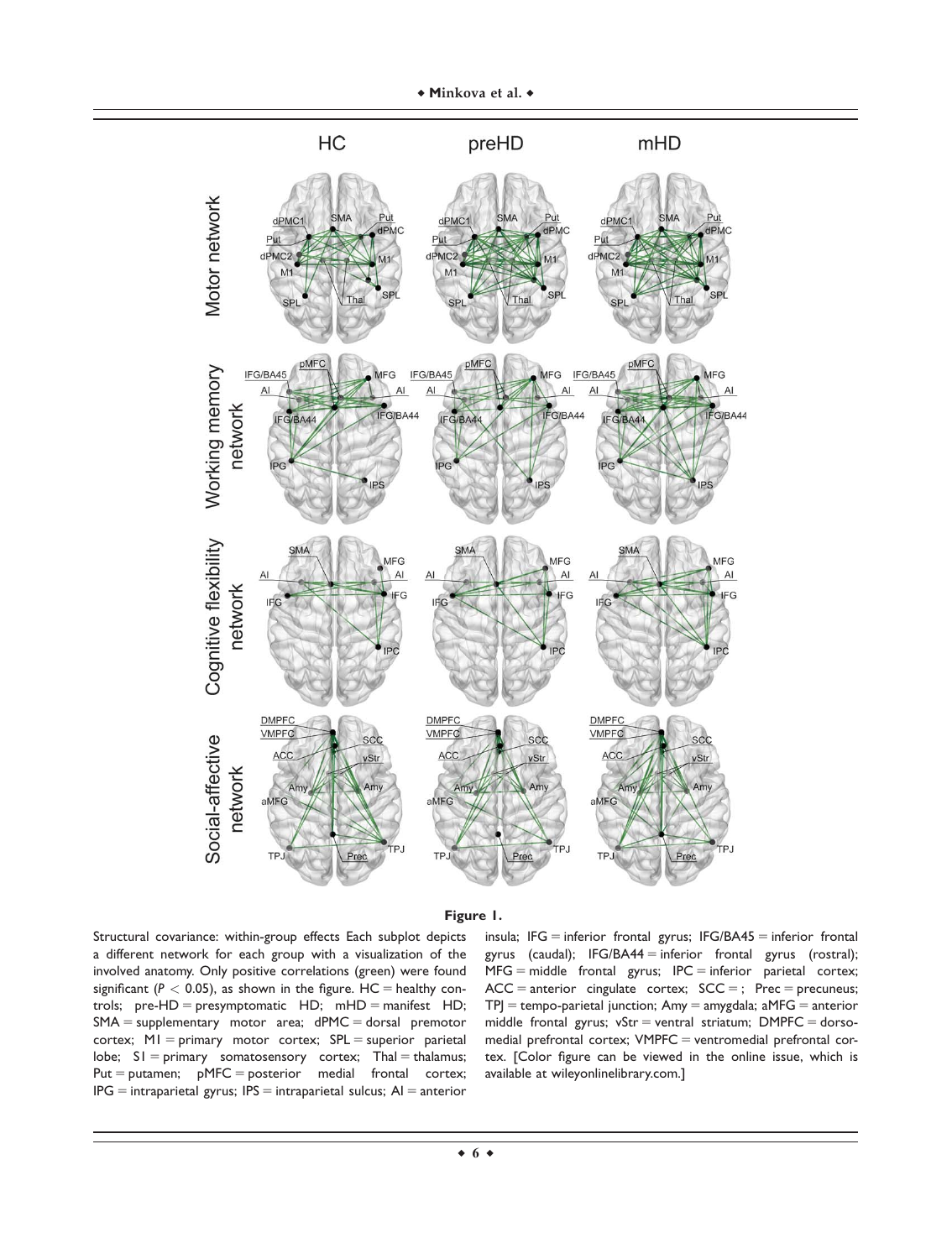### **RESULTS**

#### **Structural Covariance**

# Within-group effects

To characterize the interindividual structural covariance between the regions within each network, we first assessed the statistical significance of the observed associations for each group separately. Our results identified only significant positive correlations across all networks and groups, i.e., increased GM volume in one brain region was associated with increased GM volume in another (Figs. 1 and 2). The strongest positive correlations involved homotopic regions (i.e. same areas in opposite hemispheres) in all networks. In the motor network, stronger positive correlations were also found between regions that had close proximity to each other, such as the left supplementary motor area (SMA) and the left dorsal premotor (dPMC) and primary motor (M1) cortices, as well as between the right superior parietal lobe (SPL) and the right primary somatosensory cortex (S1). The same pattern was observed in the working memory network between left caudal (BA45) and rostral (BA44) lateral prefrontal cortices, as well as in the socialaffective network between dorso- and ventromedial prefrontal cortices, and between anterior and subgenual cingulate cortices. In addition to homotopic regions, positive (but weaker) correlations were observed in all networks between ipsilateral (i.e. different regions in the same hemisphere) but relatively distant regions, and to a lesser extent between heterotopic regions (i.e. different areas in opposite hemispheres). Correlation matrices for all networks, including the correlation coefficients and the corresponding P values, are provided as a Supporting Information (Fig. S1).

## Between-group effects

Most differences were observed between the two HD mutation gene carrier groups, while HC and pre-HD did not differ in any of the four functional networks. Across all networks, significant between-group differences were typically explained by stronger positive correlations in mHD, as opposed to weaker or absent correlations in pre-HD, and weaker positive correlations in HC. Specifically, in the motor network, correlations between the right dPMC and the right SPL, as well as between right dPMC and right S1, were positive in mHD and slightly negative in pre-HD ( $P_{\text{Bonf}} = 0.03$ ,  $r_{\text{pre-HD}} = -0.14$ ,  $r_{\text{mHD}} = 0.34$ , and  $P_{\text{Bonf}} = 0.03$ ,  $r_{\text{pre}}$  $_{HD}$  = -0.12,  $r_{\text{mHD}}$  = 0.36, respectively). Similarly, in the working memory network, a positive correlation was found between the left posterior medial frontal cortex (pMFC) and the right inferior frontal gyrus (IFG/BA44) in mHD, which was absent in pre-HD  $(P_{\text{Bonf}} = 0.01, r_{\text{pre-HD}} = -0.04,$  $r<sub>mHD</sub> = 0.45$ ). Within the social-affective network, a nonsignificant negative structural covariance between the left precuneus (Prec) and the left dorsomedial prefrontal cortex (DMPFC) in pre-HD and a strongly positive correlation in mHD led to a significant between-group difference in

the correlation strength ( $P_{\text{Bonf}} = 0.02$ ,  $r_{\text{pre-HD}} = -0.10$ ,  $r<sub>mHD</sub> = 0.37$ ). A similar pattern was observed within the cognitive flexibility network between the right IFG and the supplementary motor area (SMA) ( $P_{\text{Bonf}} = 0.01$ ,  $r_{\text{pre-HD}} = 0.02$ ,  $r<sub>mHD</sub> = 0.49$ ). Also, structural covariance between right and left anterior insula (AI) was positive but weaker in pre-HD relative to mHD ( $P_{\text{Bonf}} = 0.01$ ,  $r_{\text{pre-HD}} = 0.50$ ,  $r_{\text{mHD}} = 0.82$ ). However, this pattern was slightly different between the left AI and the right middle frontal gyrus (MFG), where correlations were absent in controls, while strongly positive in mHD ( $P_{\text{Bonf}} = 0.001$ ,  $r_{\text{HC}} = -0.05$ ,  $r_{\text{mHD}} = 0.36$ ). All significant between-group differences in structural covariance are visualized for each network separately in Figure 2.

#### VBM analysis

The follow-up ANCOVA analysis (i.e. node-specific VBM analysis), assessing the pair-wise between-group differences in GM volume, indicated significant volume loss in all nodes. Specifically, GM volumes among the eight regions identified in the structural covariance analysis were significantly lower ( $P < 0.05$  Bonferroni-corrected) in both HD gene carrier groups compared with HC, as well as in mHD compared with pre-HD. One exception was the GM volume of the right dPMC, which did not differ between pre-HD and mHD. The whole-brain VBM analysis revealed significant GM loss in pre-HD which was limited to the striatum and especially pronounced in the putamen (Fig. 3A). As expected, a more widespread pattern of GM loss emerged in mHD, extending to cortical motor and parietal areas (Fig. 3B,C). No significant differences were found for either of the following contrasts: mHD > HC, mHD > pre-HD, and pre-HD > HC. Peak coordinates are provided in Table III.

# Moderation analysis: HD gene carriers only

To test for a continuous change in structural covariance with increasing DBS (i.e. a linear interaction), we performed a post hoc moderation analysis with age, gender, and sites as covariates, focusing on the association between the regions found in the between-group structural covariance analysis. We found moderation effects only for the motor network when testing for the associations irrespective of the regions defined as dependent variable: interaction between DBS and right dPMC ( $\bar{P} = 0.02$ ,  $\hat{f}^2 = 0.1$ , small effect size) and interaction between DBS and right SPL ( $P = 0.01$ ,  $f^2 = 0.3$ , medium effect size), as well as interaction between DBS and right S1  $(P = 0.02, f^2 = 0.1$ , small effect size) [Cohen, 1988]. Using the Johnson-Neyman method, we could show that the interaction was significant only for those participants with DBS above 346 for the conditional indirect effect between rdPMC and rSPL and DBS above 345 between rdPMC and rS1 (Fig. 4, only the former is shown), a score almost exactly in the middle between average scores for the pre-HD and mHD groups (see Table I, mean DBS for reference), suggesting that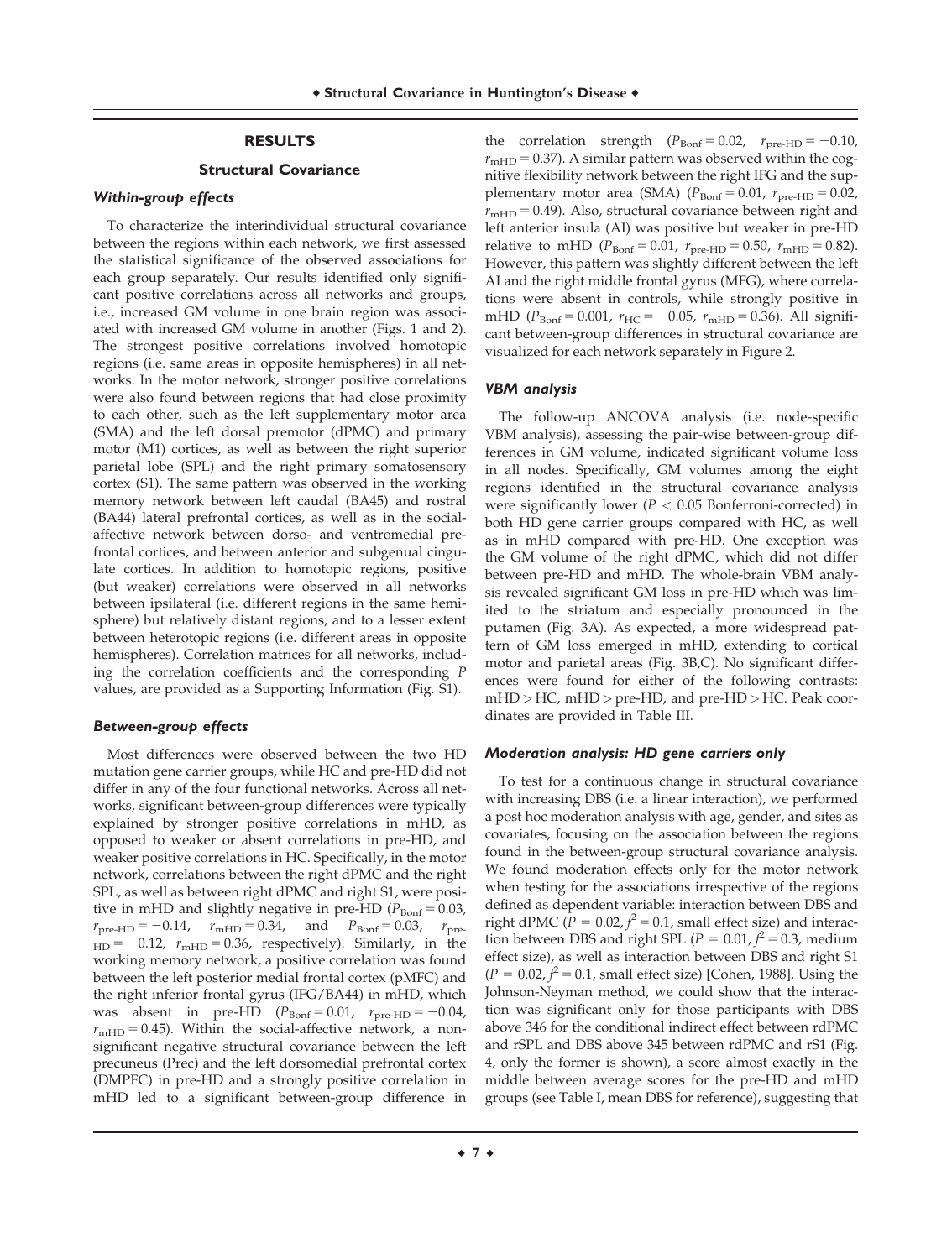



Structural covariance: between-group differences Only significant correlations and networks are illustrated. **A**. Motor network (red): correlation between right dorsal premotor cortex (dPMC) and right superior parietal lobe (SPL). **B**. Working memory (green): left posterior medial frontal cortex (pMFC) and right rostral inferior frontal gyrus (IFG/BA44). **C**. Cognitive flexibility network (blue): inferior frontal gyrus (IFG) and supplementary motor area (SMA), right and left anterior insula (AI), as

moderation effects were significant at a burden score typically representing motor onset of HD.

# **DISCUSSION**

In recent years, there has been a wealth of literature dedicated to understanding the neural mechanisms of Huntington's disease. Large-scale multimodal and multi-

well as between left AI and right middle frontal gyrus (MFG). **D**. Social-affective network (cyan): left dorsomedial prefrontal cortex (DMPFC) and left precuneus (Prec). Bar plots show the correlation coefficients (*y*-axis) for each group (*x*-axis). Whiskers represent the confidence intervals. Significant between-group differences are marked with an asterisk  $(* P < 0.05, ** P < 0.001,$ two-tailed, Bonferroni-corrected). [Color figure can be viewed in the online issue, which is available at [wileyonlinelibrary.com](http://wileyonlinelibrary.com).]

centre studies, such as PADDINGTON [Hobbs et al., 2013], PREDICT-HD [Biglan et al., 2013], and TRACK-HD [Tabrizi et al., 2009], have now revealed a complex pattern of structural and functional abnormalities affecting diverse subcortical and cortical regions in both the pre-clinical and the early stages of HD.

A previous VBM analysis using the TRACK-HD data further suggests that there is a relationship between grey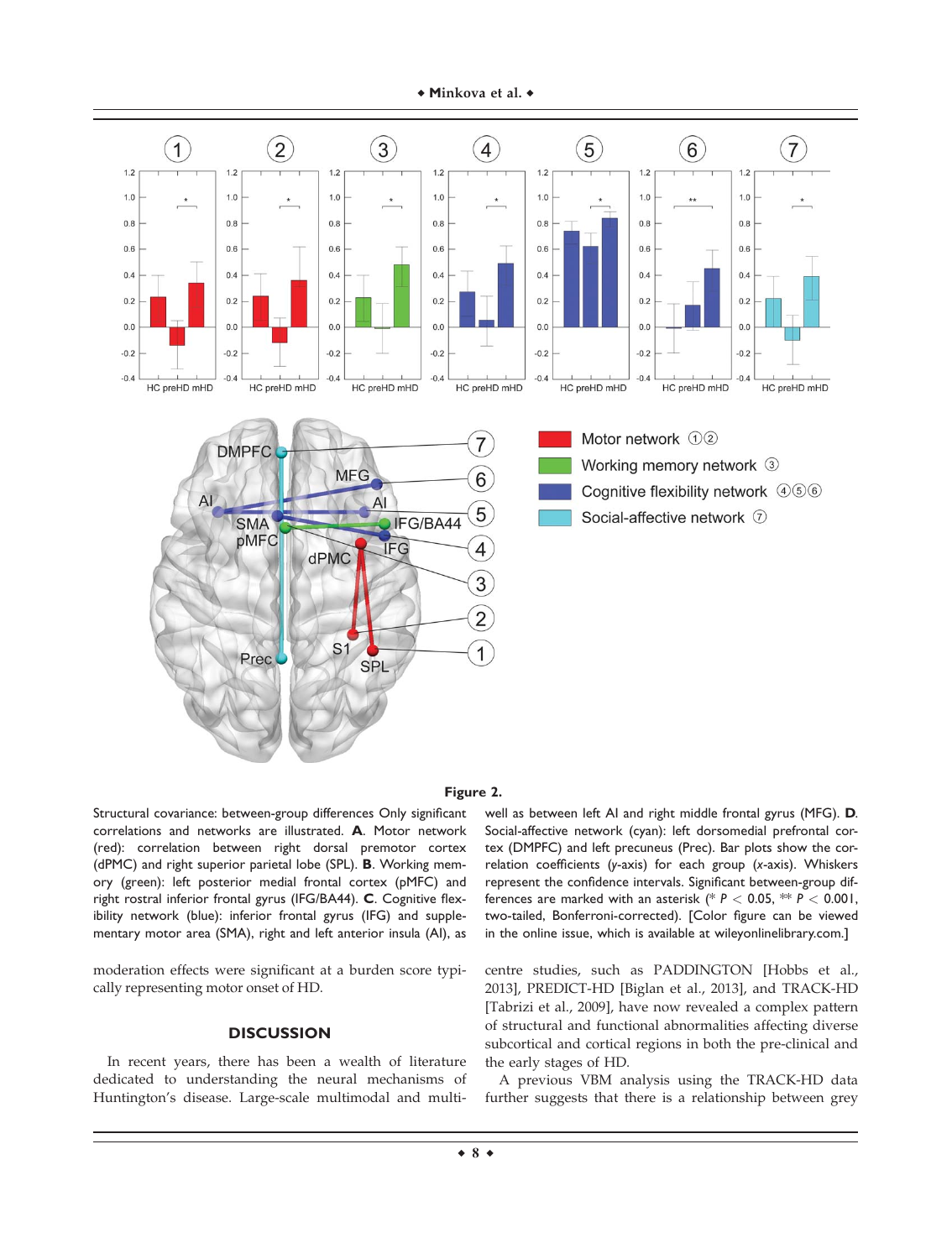

**Figure 3.**

Whole-brain VBM analysis: between-group differences. **A**. HC> pre-HD. **B**. Pre-HD> mHD. **C**. HC> mHD. Results are reported at  $P = 0.05$  family-wise error (FWE)-corrected and a cluster size  $k = 50$ . Regions and networks showing significant between-group differences in structural covariance (see Fig. 2 above) are labeled.  $HC =$  healthy controls; pre-HD  $=$ presymptomatic HD; mHD = manifest HD;  $AI$  = anterior insula;

matter tissue loss and task performance in HD [Scahill et al., 2011]. Specifically, decreased motor performance, as measured by force tongue and finger tapping tasks, was positively correlated with increased GM loss in the stria-

 $DMPFC =$  dorsomedial prefrontal cortex;  $MFG =$  middle frontal gyrus; IFG/BA44 = inferior frontal gyrus (rostral); Prec = precuneus;  $IFG = inferior frontal gyrus; SMA = supplementary motor$ area;  $SI =$  primary somatosensory cortex;  $dPMC =$  dorsal premotor cortex;  $SPL =$  superior parietal lobe. [Color figure can be viewed in the online issue, which is available at [wileyonlinelibrary.](http://wileyonlinelibrary.com) [com](http://wileyonlinelibrary.com).]

tum, the precentral gyrus, and the precuneus. On the other hand, tissue loss in frontal and parietal regions was correlated with poorer working memory abilities. Similar findings were observed between poor performance on a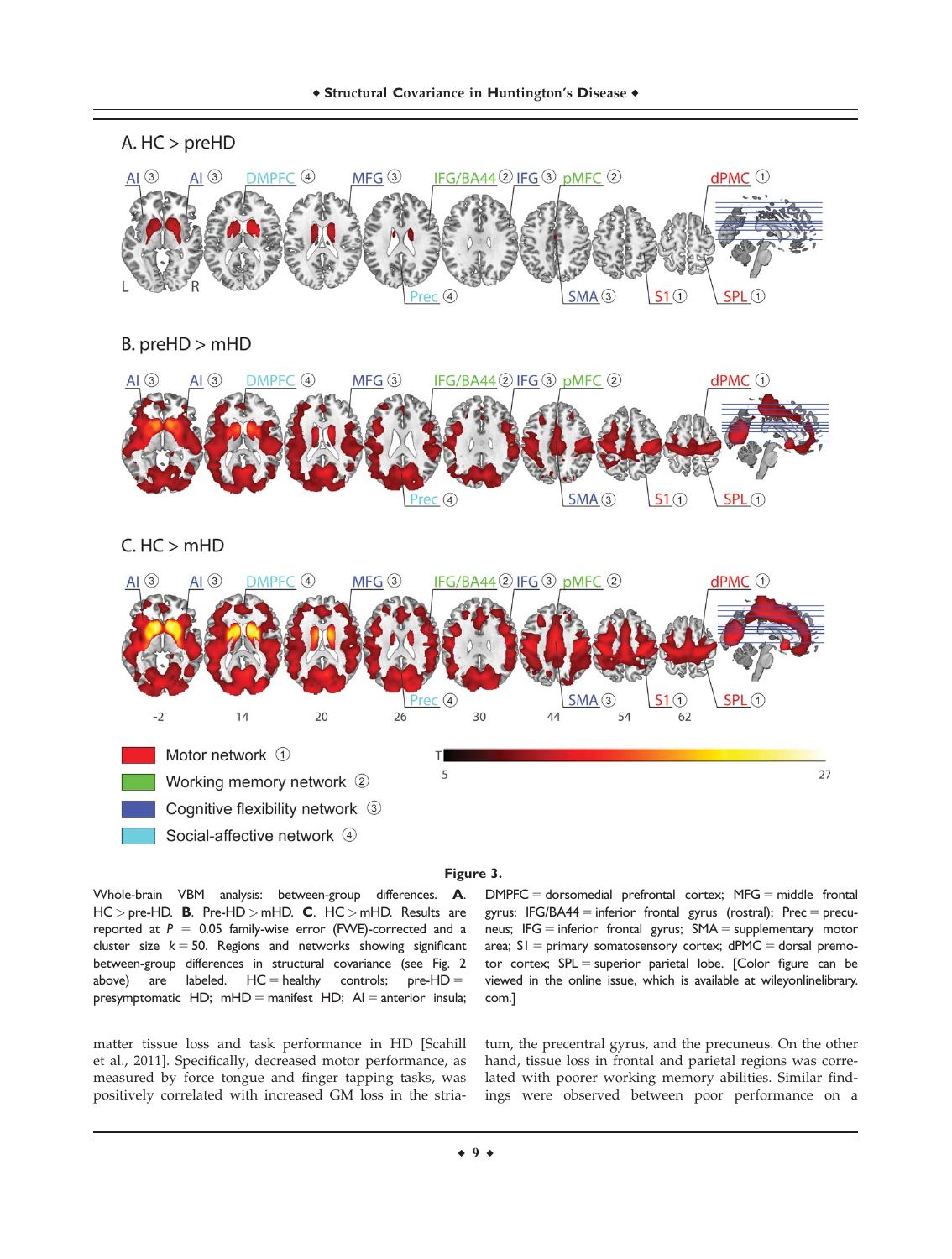|                |                           |   | MNI coords (mm)                                     |       |              |        |                           | Peak-level |
|----------------|---------------------------|---|-----------------------------------------------------|-------|--------------|--------|---------------------------|------------|
| Contrast       | Region/hemisphere         |   | $\boldsymbol{z}$<br>$\boldsymbol{\mathcal{X}}$<br>y |       | Extent $(k)$ |        | $P_{\rm FWE\text{-}corr}$ |            |
| $HC > pre-HD$  | Putamen                   | R | 22                                                  | 6     | 9            | 6408   | 10.86                     | < 0.001    |
|                | Putamen                   |   | $-20$                                               | 3     | 7            | 5418   | 10.26                     | < 0.001    |
| $pre-HD > mHD$ | Caudate                   | R | 10                                                  | 18    | 3            | 152595 | 16.47                     | < 0.001    |
|                | Caudate                   |   | $-12$                                               | 14    | $^{-2}$      |        | 16.27                     | < 0.001    |
|                | Middle frontal gyrus      | R | 27                                                  | 36    | 40           | 307    | 5.79                      | 0.001      |
|                | Parahippocampal gyrus     | R | 18                                                  | $-34$ | $-5$         | 95     | 5.18                      | 0.004      |
|                | Precuneus                 | R | 3                                                   | $-51$ | 39           | 69     | 4.69                      | 0.028      |
| HC > mHD       | Putamen                   | R | 24                                                  | 9     | 9            | 201424 | 26.78                     | < 0.001    |
|                | Putamen                   |   | $-20$                                               | 6     | 7            |        | 25.54                     | < 0.001    |
|                | Caudate                   | R | 10                                                  | 14    | $\mathbf Q$  |        | 25.18                     | < 0.001    |
|                | Posterior cingulate gyrus | R | 15                                                  | $-37$ | $-2$         | 89     | 5.28                      | 0.002      |

**TABLE III. Whole-brain VBM analysis: Location and peak significance of GMV loss across groups**

No significant differences found for mHD > HC, mHD > pre-HD, and pre-HD > HC.

 $GMV = grey$  matter volume;  $HC =$  healthy controls; pre-HD = presymptomatic HD; mHD = manifest HD; FWE-corr = family-wise error correction.

negative emotion recognition task and increased GM loss in precuneus and left precentral gyrus, as well as between higher anti-saccade error rate and tissue loss in frontal, temporal, and occipital regions. In the present structural covariance study, we sought to extend these VBM findings by investigating whether functional networks are homogenously affected in HD, thus, exploring how GM volumes vary between functionally-related brain regions. We focused on four large-scale brain networks, implicated in motor functioning, working memory, cognitive flexibility, and emotional processing, which are all affected in HD, even before first onset of motor symptoms. To ensure the unbiased definitions of regions of interests comprising the same functional network, we used voxel coordinates from previous ALE meta-analyses in healthy individuals, as specified in more detail in the Methods section above.

Our within-group analyses provided further evidence that regions sharing a mutual functional involvement are also structurally correlated with each other. In the healthy brain, we demonstrated that the grey matter volume of one region was indeed positively correlated with grey volume of another region subserving the same functional network, which is in accordance with previous findings [Mechelli et al., 2005]. Similarly, we found positive associations between homotopic, ipsilateral, and heterotopic regions, characterized by increased GM volume in one area associated with increased GM in another region. In contrast, we did not observe any of the significant negative associations that have previously been reported for a limited number of heterotopic and ipsilateral regions [Mechelli et al., 2005]. It is important to note, however, that our analysis was restricted to pre-defined regions of interest, without aiming to detect patterns of structural covariance on a whole-brain level.

Strong positive correlations were also found among regions with high spatial proximity to each other, which may be due to the spatial smoothing of the data. It can also indicate that structural covariance between these regions may result from brain connectivity of some kind, i.e. structural connectivity derived from white matter tracts or functional connectivity resulting from the synchronous signal fluctuations between brain regions. Previous studies in HD have shown that loss in white matter integrity is a hallmark of neurodegenerative changes in presymptomatic and manifest HD and that these structural abnormalities



#### **Figure 4.**

Moderation effects with the Johnson-Neyman technique *x*-axis: disease burden score (DBS), *y*-axis: conditional indirect effects between right dorsal premotor cortex (rdPMC) and right superior parietal lobe (rSPL). A significant interaction effect is present when the confidence interval (dotted lines) is completely above (positive interaction) or below (negative interaction) the horizontal line at zero. Shaded area represents the region of significance  $(P < 0.05)$ , indicating a positive interaction for all HD gene carriers with DBS above 346.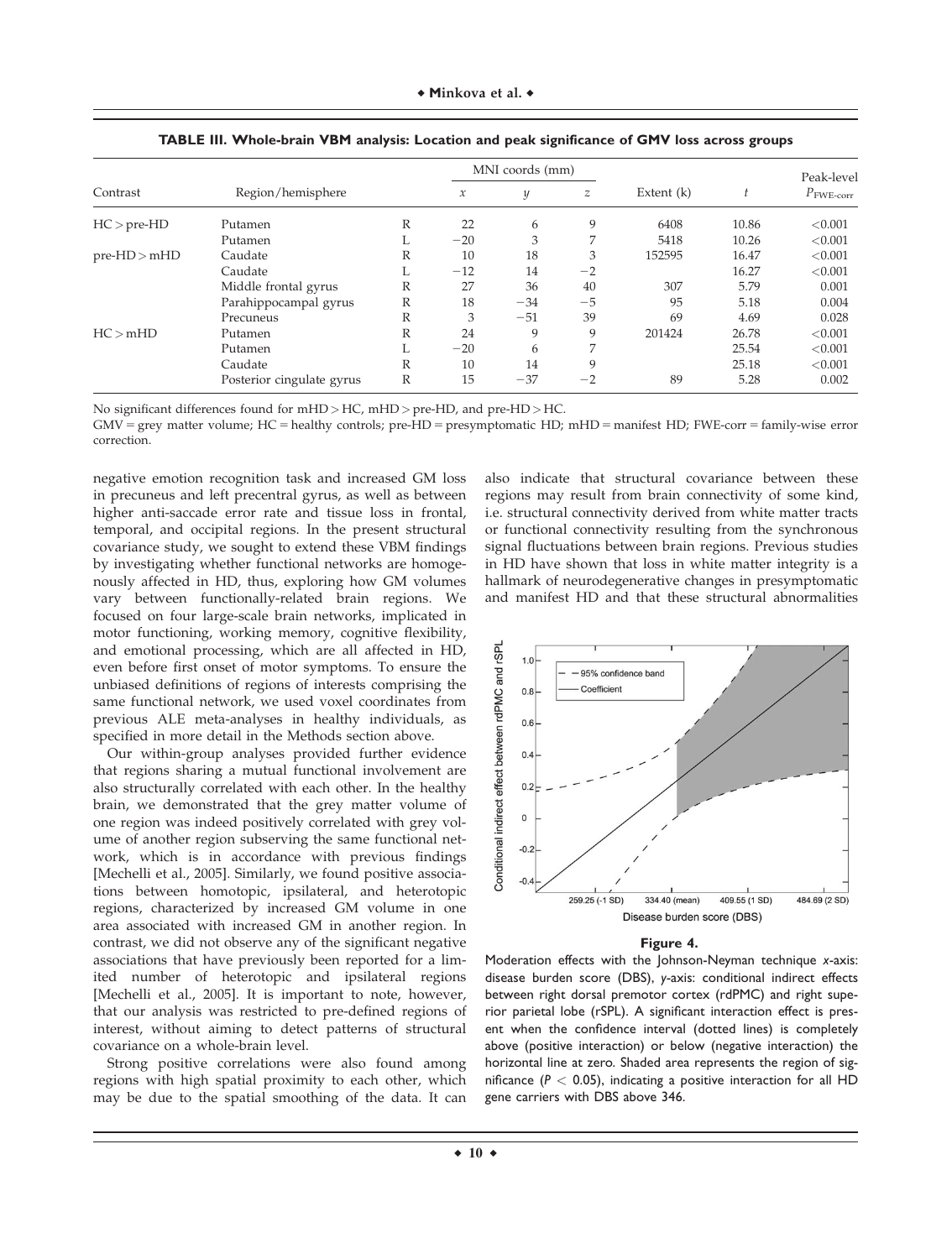correlate with changes in motor, cognitive, affective, and executive functioning [Bohanna et al., 2011; Klöppel et al., 2008; Novak et al., 2014; Papp et al., 2011; Poudel et al., 2014]. However, while current research supports the network interpretation of changes in structural covariance [Alexander-Bloch et al., 2013], it is difficult to offer a precise biological interpretation of disease-related changes due to the lack of a clear understanding of the cellular and molecular mechanisms that lead to the emergence of regional interrelation among distinct brain regions. As mentioned, disease-specific changes in structural covariance could be mediated by axonal and synaptic loss, affecting diverse behavioral and cognitive functions, as well as by neuronal spreading, systematically affecting functional networks through white matter tracts [Seeley et al., 2009; Zhou et al., 2012].

In the key between-group analysis, we combined VBM and structural covariance analyses to compare the extent of structural damage afflicted to one node of a network with that of another node. The whole-brain VBM results showed a more widespread GM loss in manifest HD, relative to preclinical HD and controls, which was limited to the striatum in pre-HD, relative to controls. For the whole-brain analysis, we used a conservative statistical threshold of  $P = 0.05$ , FWE-corrected, with a cluster extent of  $k = 100$ . Furthermore, we also performed a node-specific between-group comparison of GM, with Bonferroni correction accounting for the number of nodes and groups. The results revealed a significant volume loss in all mutation carriers compared with controls, but most severely in mHD. This results are in line with previous VBM findings (for a summary of findings, see a recent meta-analysis by [Dogan et al., 2013]). However, VBM analyses show whole-brain morphometric changes but are unable to make inference on the interrelations between regions within the affected areas. Thus, structural covariance between the network-specific nodes was analysed to clarify if the disease affects all nodes in a network homogeneously, which should not change structural covariance.

When considering all four predefined functional networks, the structural covariance analysis revealed that patterns of regional interrelations identified in the healthy controls were remarkably similar or even stronger in mHD, but not in pre-HD. One exception was the correlation between the left anterior insula and the right middle frontal gyrus within the cognitive flexibility network, where controls differed from mHD, showing no correlation in contrast to the increased one in the gene mutation carriers. A potential reason why these two regions did not co-vary in HC might be that the anterior insula is a multifunctional region [Clos et al., 2014]. Furthermore, the multifaceted nature of cognitive flexibility as a network may also contribute to the inconsistency of the results. Still, the increased structural covariance found in mHD is in agreement with previous findings in Alzheimer's dementia (AD), showing that AD patients exhibited increased correlations in cortical shrinking among several regions involved in episodic memory

and showing disease-related breakdown, reflecting shared vulnerability to structural damage [He et al., 2008].

Furthermore, we consider the U-shaped effect visually observed in our analysis (Fig. 3), expressed by the general trend of high structural covariance among most regions in HC and mHD with an almost absent or weaker structural covariance in pre-HD, a typical marker of neurodegeneration in HD and probably also in other neurodegenerative disorders. It should be emphasized, however, that the Ushaped effect mentioned here is of descriptive character, derived from the linear statistical inference employed in this study. A recent longitudinal fMRI study [Poudel et al., 2015], investigating the functional changes in a working memory task in HD, identified a similar inverted U-shaped pattern, marked by decreased functional connectivity and increased compensatory BOLD signal activity in pre-HD, relative to mHD and HC. Here, we argue that the more positive structural covariance in mHD indicates that the degenerative process now dominates the normal variability. The pre-HD phase with reduced or absent correlations is most likely the result of HD affecting some areas and/or some individuals more strongly than others and potentially indicate compensatory responses. Identifying this as a true compensatory effect would require a detailed behavioral characterization and is thus outside the scope of the study.

Interestingly, although the basal ganglia were included in two of the four networks and are typically strongly affected by HD, we did not observe any difference in structural covariance in the motor network involving the putamen and in the social-affective network between the ventral striatum and other regions. This observation is likely explained by the already low correlation of the volumes in basal ganglia with cortical regions, which meant that a further reduction of correlation strength would not be significant. In the motor network, specifically, the left putamen was only weakly correlated with the left dPMC and M1, which is in agreement with previously published data on structural covariance of the neostriatum in the healthy brain [Soriano-Mas et al., 2013]. In the socialaffective network, only the left ventral striatum showed weak positive correlations with ipsilateral regions, including the anterior and subgenual cingulate cortex, dorsomedial prefrontal cortex, and parietal regions. This structural covariance was not present in pre-HD and was increased in mHD, relative to HC, although these effects did not survive the correction for multiple comparisons. We suggest that these regions exhibit higher structural covariance in mHD as a consequence of frequently reported HD-related effects on frontostriatal and frontoparietal networks [Klöppel et al., 2008; Rosas et al., 2008; Tabrizi et al., 2009].

To characterize how the disease burden in HD affects the observed differential structural covariance pattern, we conducted a moderation analysis, defining the gene mutation carriers as a continuous group, without relying on the categorical distinction between pre-HD and mHD. Our results revealed moderation effects only for the motor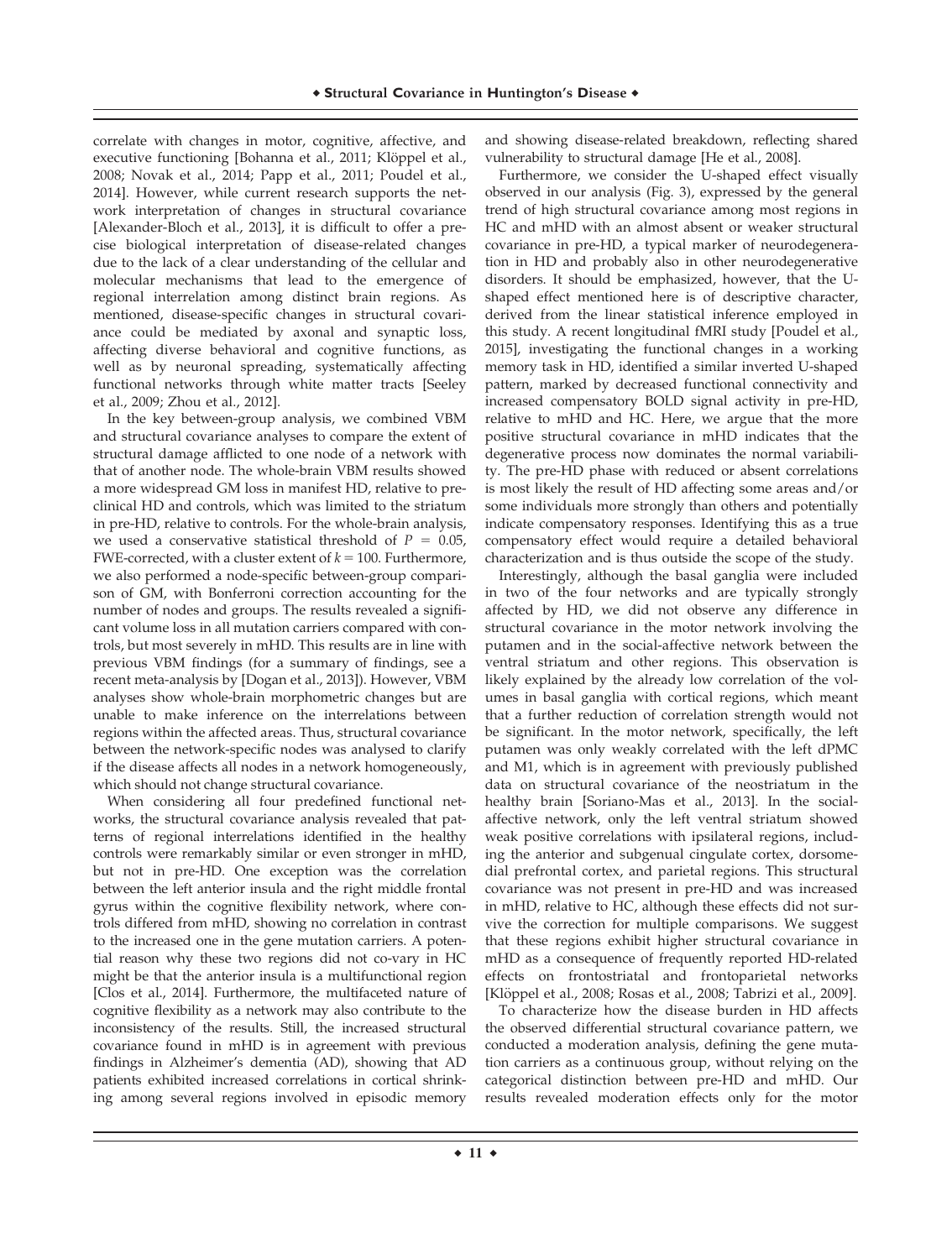network, specifically, for DBS above 346. This finding is intriguing, since such a level of disease burden normally leads to the onset of typical motor signs and hence the switch from pre-HD to mHD status. This moderation effect exerted influence on the correlation between the right dPMC and the right SPL, as well as between the right dPMC and right S1, areas critically involved in motor control. Interestingly, we have found the same right hemispheric regions in an effective connectivity analysis based on functional MRI data from a sequential finger tapping task [Klöppel et al., 2009a; Scheller et al., 2013], expressed by increasing influence from dPMC to SPL in pre-HD far from clinical onset and indicating that this connection could be part of a compensatory mechanism. Furthermore, Scheller et al. [2013] reported a reduced effective connectivity from the right SPL to the right dPMC with approaching clinical onset and increasing task difficulty, indicative of disease-specific neurodegeneration. This is also in agreement with findings showing reduced cortical thickness of the right SPL in mHD [Rosas et al., 2005] and a longitudinal decrease in glucose metabolism during rest in the parietal cortex bilaterally in both pre-HD and mHD [Ciarmiello et al., 2006]. Of note, moderation effects were found only for the motor network and only for disease burden score associated with the first occurrence of HDspecific motor symptoms, which suggests that disease burden score might possibly be less specific as a marker for the other networks.

# **CONCLUSION**

In conclusion, the results of this study are an important step towards understanding the complex pattern of variation among distinct functionally relevant brain regions. Rather than studying regions in isolation, the structural covariance analysis allowed us to investigate the interrelation between regions involved in the same brain network. The results implicate a shared pattern of grey matter structural covariance among regions known to be part of the same functional brain networks. Furthermore, this pattern in structural covariance is differentially altered in Huntington's disease, characterized by lower covariance in pre-HD compared with mHD. The increase in structural covariance observed at the manifest stage indicates a dominating disease process, i.e. regions equally affected by neurodegeneration exhibit high structural interrelationship. Furthermore, findings from our study fit well with the critical role of frontal-parietal connections reported in the literature and demonstrate that structural connections of fronto-parietal motor areas are moderated by the individuals' disease burden with approaching onset of motor symptoms.

# **ACKNOWLEDGMENT**

The TRACK-HD study and this data analysis were funded by CHDI/High Q Foundation Inc, a not-for-profit organisation dedicated to finding treatments for Huntington's disease.

Track-HD Investigators: Canada: A. Coleman, R. Dar Santos, J. Decolongon, A. Sturrock (University of British Columbia, Vancouver). France: C. Jauffret, D. Justo, S. Lehericy, C. Marelli, K. Nigaud, R. Valabrègue (ICM and APHP, Pitié-Salpêtrière University Hospital, Paris). Netherlands: S.J.A. van den Bogaard, E.M. Dumas, J. van der Grond, E.P. 't Hart (Leiden University Medical Centre, Leiden). UK: H. Crawford, R. Scahill, N. Hobbs, N. Lahiri, T. Pepple, J. Read, M. Say, D. Whitehead (University College London, London); G.B. Landwehrmeyer (Ulm University, Ulm); N. Arran, J. Callaghan, D. Craufurd, C. Stopford (Manchester University, Manchester); N. Bechtel, S. Bohlen, R. Reilmann (George Huntington Institute, Munster); C. Frost, R Jones (London School of Hygiene and Tropical Medicine); C. Campbell, S Queller (Indiana University, Indiana); D.M. Cash (IXICO, London).

# **REFERENCES**

- Alexander-Bloch A, Giedd JN, Bullmore E (2013): Imaging structural co-variance between human brain regions. Nat Rev Neurosci 14: 322–336.
- Amft M, Bzdok D, Laird AR, Fox PT, Schilbach L, Eickhoff SB (2014): Definition and characterization of an extended socialaffective default network. Brain Struct Funct 220:1031–1049.
- Ashburner J (2007): A fast diffeomorphic image registration algorithm. Neuroimage 38: 95–113.
- Ashburner J, Friston KJ (2000): Voxel-based morphometry-The methods. Neuroimage 11: 805–821.
- Ashburner J, Friston KJ (2005): Unified segmentation. Neuroimage 26: 839–851.
- Bauer DJ, Curran PJ (2005): Probing Interactions in fixed and multilevel regression: Inferential and graphical techniques. Multivar Behav Res 40: 373–400.
- Biglan KM, Ross CA, Langbehn DR, Aylward EH, Stout JC, Queller S, Carlozzi NE, Duff K, Beglinger LJ, Paulsen JS (2009): Motor abnormalities in premanifest persons with Huntington's disease: The PREDICT-HD study. Mov Disord 24: 1763–1772.
- Biglan KM, Zhang Y, Long J, Geschwind M, Kang G, Killoran A, Lu W, McCusker E, Mills JA, Raymond LA, Testa C, Wojcieszek J, Paulsen JS (2013): Refining the diagnosis of Huntington Disease: The PREDICT-HD study. Front in Aging Neurosci 5: 12.
- Bohanna I, Georgiou-Karistianis N, Sritharan A, Asadi H, Johnston L, Churchyard A, Egan G (2011): Diffusion tensor imaging in Huntington's disease reveals distinct patterns of white matter degeneration associated with motor and cognitive deficits. Brain Imaging Behav 5: 171–180.
- Ciarmiello A, Cannella M, Lastoria S, Simonelli M, Frati L, Rubinsztein DC, Squitieri F (2006): Brain white-matter volume loss and glucose hypometabolism precede the clinical symptoms of Huntington's disease. J Nucl Med 47: 215–222.
- Clos M, Rottschy C, Laird AR, Fox PT, Eickhoff SB (2014): Comparison of structural covariance with functional connectivity approaches exemplified by an investigation of the left anterior insula. Neuroimage 99:269–280.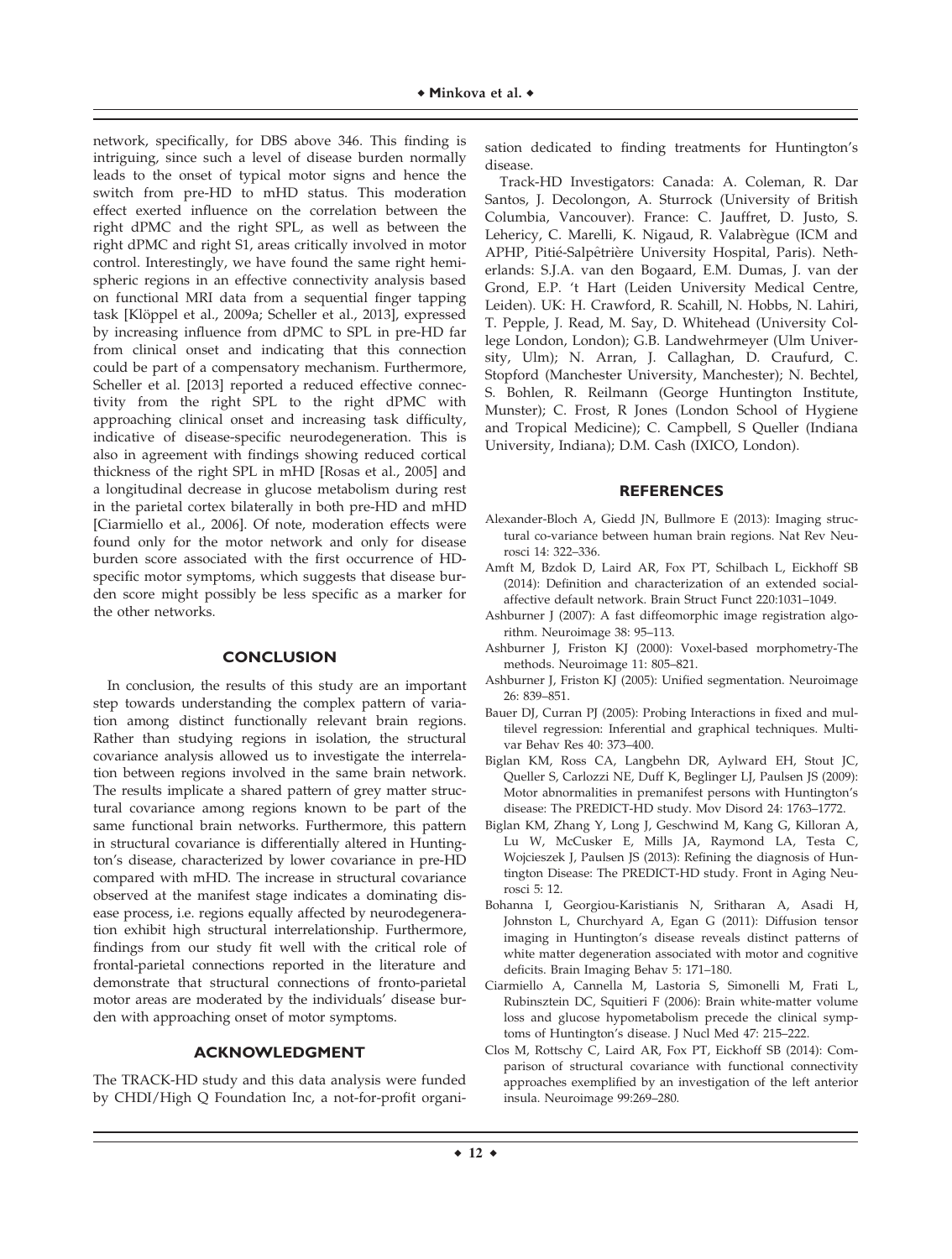- Cohen, J (1988): Statistical Power Analysis for the Behavioral Sciences. Hillsdale, NJ: Lawrence Earlbaum Associates. pp 590.
- Dogan I, Eickhoff SB, Schulz JB, Shah NJ, Laird AR, Fox PT, Reetz K (2013): Consistent neurodegeneration and its association with clinical progression in Huntington's disease: A coordinate-based meta-analysis. Neurodegener Dis 12: 23–35.
- Douaud G, Gaura V, Ribeiro M, Lethimonnier F, Maroy R, Verny C, Krystkowiak P, Damier P, Bachoud-Levi A, Hantraye P, Remy P (2006): Distribution of grey matter atrophy in Huntington's disease patients: A combined ROI-based and voxelbased morphometric study. Neuroimage 32: 1562–1575.
- Draganski B, Gaser C, Kempermann G, Kuhn HG, Winkler J, Büchel C, May A (2006): Temporal and spatial dynamics of brain structure changes during extensive learning. J Neurosci 26: 6314–6317.
- Eickhoff SB, Bzdok D, Laird AR, Kurth F, Fox PT (2012): Activation likelihood estimation meta-analysis revisited. Neuroimage 59: 2349–2361.
- Eickhoff SB, Laird AR, Grefkes C, Wang LE, Zilles K, Fox PT (2009): Coordinate-based activation likelihood estimation metaanalysis of neuroimaging data: A random-effects approach based on empirical estimates of spatial uncertainty. Hum Brain Mapp 30: 2907–2926.
- Georgiou-Karistianis N, Sritharan A, Farrow M, Cunnington R, Stout J, Bradshaw J, Churchyard A, Brawn T-L, Chua P, Chiu E, Thiruvady D, Egan G (2007): Increased cortical recruitment in Huntington's disease using a Simon task. Neuropsychologia 45:1791–1800.
- Georgiou-Karistianis N, Stout JC, Domínguez D JF, Carron SP, Ando A, Churchyard A, Chua P, Bohanna I, Dymowski AR, Poudel G, Egan GF (2014): Functional magnetic resonance imaging of working memory in Huntington's disease: Crosssectional data from the IMAGE-HD study. Hum Brain Mapp 35: 1847–1864.
- Gray JM, Young AW, Barker WA, Curtis A, Gibson D (1997): Impaired recognition of disgust in Huntington's disease gene carriers. Brain 120: 2029–2038.
- Hanes KR, Andrewes DG, Pantelis C (1995): Cognitive flexibility and complex integration in Parkinson's disease, Huntington's disease, and schizophrenia. J Int Neuropsychol Soc 1: 545–553.
- Hardwick RM, Rottschy C, Miall RC, Eickhoff SB (2013): A quantitative meta-analysis and review of motor learning in the human brain. Neuroimage 67:283–297.
- Hayes AF (2013): Introduction to Mediation, Moderation, and Conditional Process Analysis: A Regression-Based Approach. Methodology in the Social Sciences. New York: Guilford Publications. pp 507.
- Henley SMD, Novak MJU, Frost C, King J, Tabrizi SJ, Warren JD (2012): Emotion recognition in Huntington's disease: A systematic review. Neurosci Biobehav Rev 36: 237–253.
- Hennenlotter A, Schroeder U, Erhard P, Haslinger B, Stahl R, Weindl A, Einsiedel HG, von, Lange KW Ceballos-Baumann AO (2004): Neural correlates associated with impaired disgust processing in pre-symptomatic Huntington's disease. Brain 127: 1446–1453.
- He Y, Chen Z, Evans A (2008): Structural insights into aberrant topological patterns of large-scale cortical networks in Alzheimer's disease. J Neurosci 28: 4756–4766.
- Hobbs NZ, Cole JH, Farmer RE, Rees EM, Crawford HE, Malone IB, Roos RAC, Sprengelmeyer R, Durr A, Landwehrmeyer B, Scahill RI, Tabrizi SJ, Frost C (2013): Evaluation of multimodal, multi-site neuroimaging measures in Huntington's dis-

ease: Baseline results from the PADDINGTON study. Neuroimage Clin 2: 204–211.

- Johnson PO, Fay LC (1950): The Johnson-Neyman technique, its theory and application. Psychometrika 15: 349–367.
- Johnson PO, Neyman J (1936): Tests of certain linear hypotheses and their application to some educational problems. Stat Res Mem 1:57–93.
- Kenny DA (1987): Chapter 16. Testing measures of association. In: Kenny DA, editor. Statistics for the Social and Behavioral Sciences. New York: Little, Brown. pp 270–291.
- Klöppel S, Draganski B, Golding CV, Chu C, Nagy Z, Cook PA, Hicks SL, Kennard C, Alexander DC, Parker GJM, Tabrizi SJ, Frackowiak RSJ (2008): White matter connections reflect changes in voluntary-guided saccades in pre-symptomatic Huntington's disease. Brain 131: 196–204.
- Klöppel S, Draganski B, Siebner HR, Tabrizi SJ, Weiller C, Frackowiak RSJ (2009a): Functional compensation of motor function in pre-symptomatic Huntington's disease. Brain 132: 1624–1632.
- Lawrence A (1998): Evidence for specific cognitive deficits in preclinical Huntington's disease. Brain 121: 1329–1341.
- Li X, Pu F, Fan Y, Niu H, Li S, Li D (2013): Age-related changes in brain structural covariance networks. Front Hum Neurosci 7:98.
- Mechelli A, Crinion JT, Noppeney U, O'Doherty J, Ashburner J, Frackowiak RS, Price CJ (2004): Neurolinguistics: Structural plasticity in the bilingual brain. Nature 431: 757.
- Mechelli A, Friston KJ, Frackowiak RS, Price CJ (2005): Structural covariance in the human cortex. J Neurosci 25: 8303–8310.
- Milders M, Crawford JR, Lamb A, Simpson SA (2003): Differential deficits in expression recognition in gene-carriers and patients with Huntington's disease. Neuropsychologia 41: 1484–1492.
- Müller VI, Langner R, Cieslik EC, Rottschy C, Eickhoff SB (2014): Interindividual differences in cognitive flexibility: Influence of gray matter volume, functional connectivity and trait impulsivity. Brain Struct Funct 220:2401–2414.
- Novak MJU, Seunarine KK, Gibbard CR, Hobbs NZ, Scahill RI, Clark CA, Tabrizi SJ (2014): White matter integrity in premanifest and early Huntington's disease is related to caudate loss and disease progression. Cortex 52:98–112.
- O'Rourke JJF, Beglinger LJ, Smith MM, Mills J, Moser DJ, Rowe KC, Langbehn DR, Duff K, Stout JC, Harrington DL, Carlozzi N, Paulsen JS, The PREDICT-HD Investigators (2011): The Trail Making Test in prodromal Huntington disease: Contributions of disease progression to test performance. J Clin Exp Neuropsychol 33:567–579.
- Papp KV, Kaplan RF, Snyder PJ (2011): Biological markers of cognition in prodromal Huntington's disease: A review. Brain Cogn 77: 280–291.
- Paulsen JS, Salmon DP, Monsch AU, Butters N, Swenson MR, Bondi MW (1995): Discrimination of cortical from subcortical dementias on the basis of memory and problem-solving tests. J Clin Psychol 51: 48–58.
- Penney JB, Vonsattel JP, MacDonald ME, Gusella JF, Myers RH (1997): CAG repeat number governs the development rate of pathology in Huntington's disease. Ann Neurol 41: 689–692.
- Poudel GR, Stout JC, Domínguez D JF, Churchyard A, Chua P, Egan GF, Georgiou-Karistianis N (2014): Longitudinal change in white matter microstructure in Huntington's disease: The IMAGE-HD study. Neurobiol Dis 74:406–412.
- Poudel GR, Stout JC, Domínguez D JF, Gray MA, Salmon L, Churchyard A, Chua P, Borowsky B, Egan GF, Georgiou-